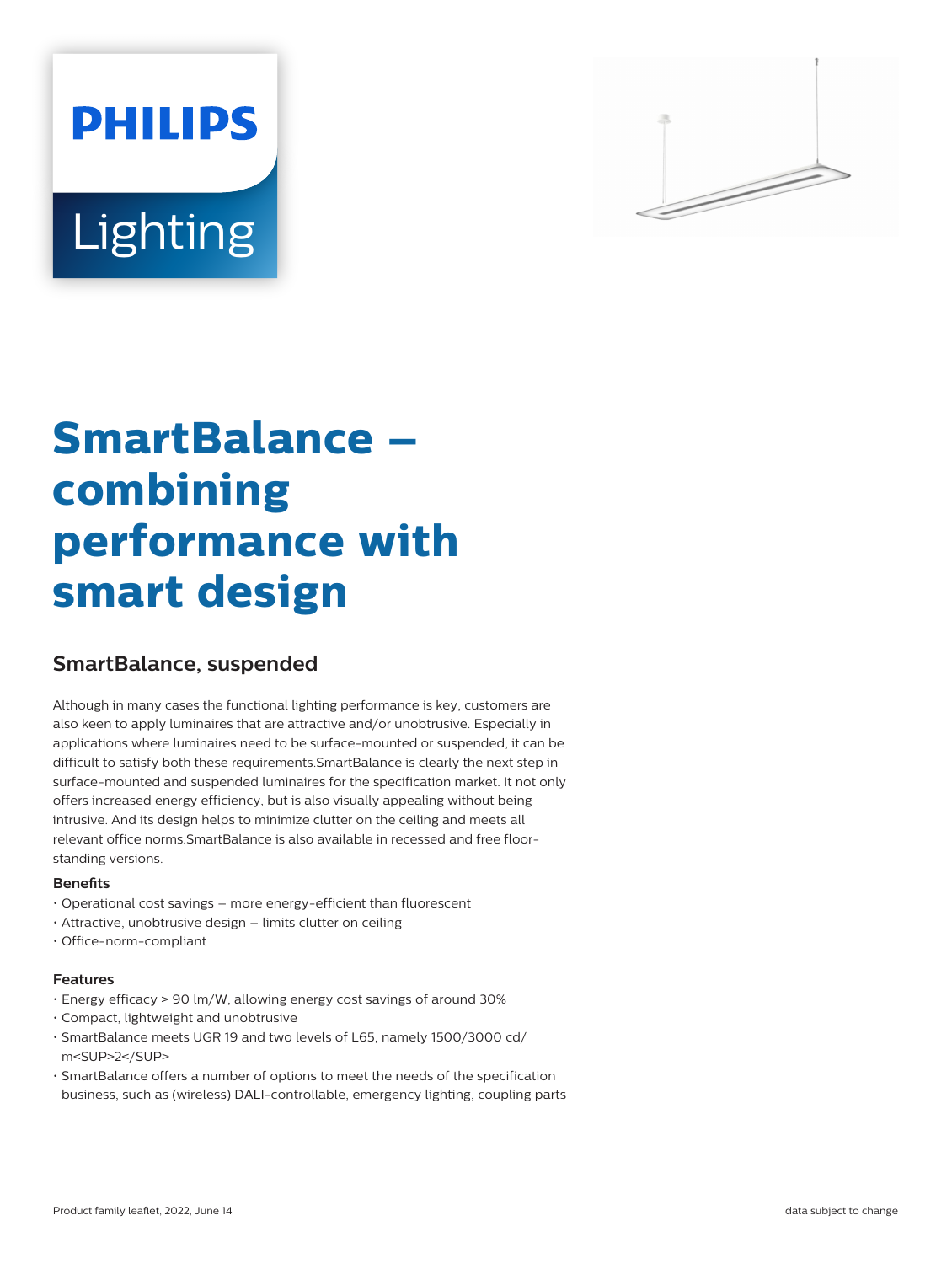# **Application**

• Indoor general lighting applications requiring surface or suspended mounting

#### **Warnings and Safety**

- The product is IPX0 and as such is not protected against water ingress, so we strongly recommend that the environment in which the luminaire is to be installed is suitably checked
- If the above advice is not taken and the luminaires are subject to water ingress, Philips/Signify cannot guarantee safe use and the product warranty will become void

#### **Specifications**

| Type                                                 | SP480P (direct lighting version)            | Dimmi          |
|------------------------------------------------------|---------------------------------------------|----------------|
|                                                      | SP482P (direct / indirect lighting version) | Contro         |
| Light source                                         | Philips Fortimo LED Line 1R                 | Option         |
| Power (+/-10%)                                       | SP480P: 40 W (4000 K / ACC-MLO)             |                |
|                                                      | SP482P: 43 W (4000 K / ACC-MLO)             |                |
| <b>Luminous flux</b>                                 | 3000, 3500 or 4000 lm                       | Mater          |
| <b>Correlated Color</b>                              | 3000 or 4000 K                              |                |
| Temperature                                          |                                             | Color          |
| <b>Color Rendering Index</b>                         | $-80$                                       | Optic          |
| Median useful life                                   | 70,000 hours                                | Conne          |
| <b>L70B50</b>                                        |                                             | <b>Maint</b>   |
| <b>Median useful life</b>                            | 50,000 hours                                | <b>Install</b> |
| <b>L80B50</b>                                        |                                             |                |
| Median useful life                                   | 25,000 hours                                |                |
| <b>L90B50</b>                                        |                                             |                |
| Driver failure rate                                  | 1% per 5000 hours                           |                |
| Average ambient                                      | +25 $°C$                                    |                |
| temperature                                          |                                             |                |
| <b>Operating temperature</b> +10 to +35 $^{\circ}$ C |                                             |                |
| range                                                |                                             |                |
| <b>Driver</b>                                        | Built-in                                    |                |
| <b>Mains voltage</b>                                 | 220-240 V / 50-60 Hz                        |                |
|                                                      |                                             |                |

| Dimming               | Dimmable                                                      |
|-----------------------|---------------------------------------------------------------|
| Controls system input | DALI                                                          |
| <b>Options</b>        | Emergency lighting: 1.5 hour                                  |
|                       | Coupling piece (to connect up to 3 luminaires)                |
|                       | ActiLume Wireless system                                      |
| <b>Material</b>       | Housing: polycarbonate and sheet metal                        |
|                       | Cover / optic: PMMA or polycarbonate                          |
| Color                 | White (WH) or silver grey (SI)                                |
| Optic                 | OLC micro-lens optic made of clear acrylic (ACC-MLO)          |
| Connection            | Push-in connector (PI)                                        |
| Maintenance           | Optical module sealed for life; no internal cleaning required |
| Installation          | Suspended mounting with a set of single steel-wire            |
|                       | suspensions including a power cord, 170 cm                    |
|                       | Suspension set SM1: set with twin metal tubes                 |
|                       | Suspension set SM2: set with ceiling cap and metal tube       |
|                       | Suspension set SMT1: connection with clips to an exposed T-   |
|                       | bar ceiling with two steel-wire suspensions                   |
|                       | Fast fine adjustment with clutch device (Reutlinger)          |
|                       | Through-wiring possible                                       |
|                       | Optional: coupling piece for mechanical and power/data        |
|                       | connection of up to three suspended luminaires                |
|                       |                                                               |

#### **Product details**



**SmartBalance suspended – easy electrical connection**



**SmartBalance – Reutlinger connection for easy suspension**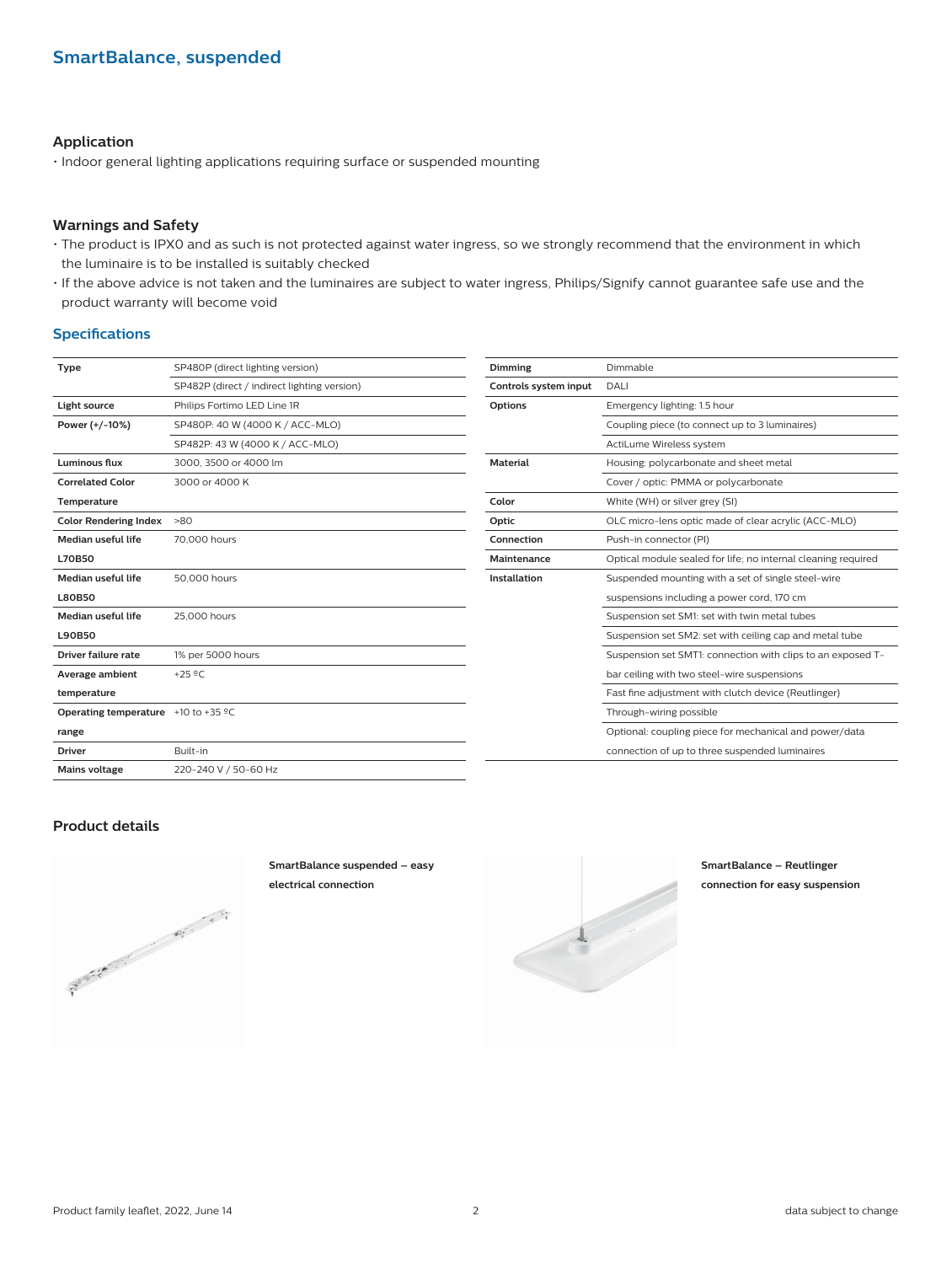# **Product details**





**SmartBalance light exit window SmartBalance suspended luminaire**



**Clutch device for easy adjustment of the luminaire height**



**Service cord enabling one-man installation; hands free to connect the LED engine**



**Gear tray spring for easy clicking of the housing to the gear tray**



**LED engine connector: easy connection**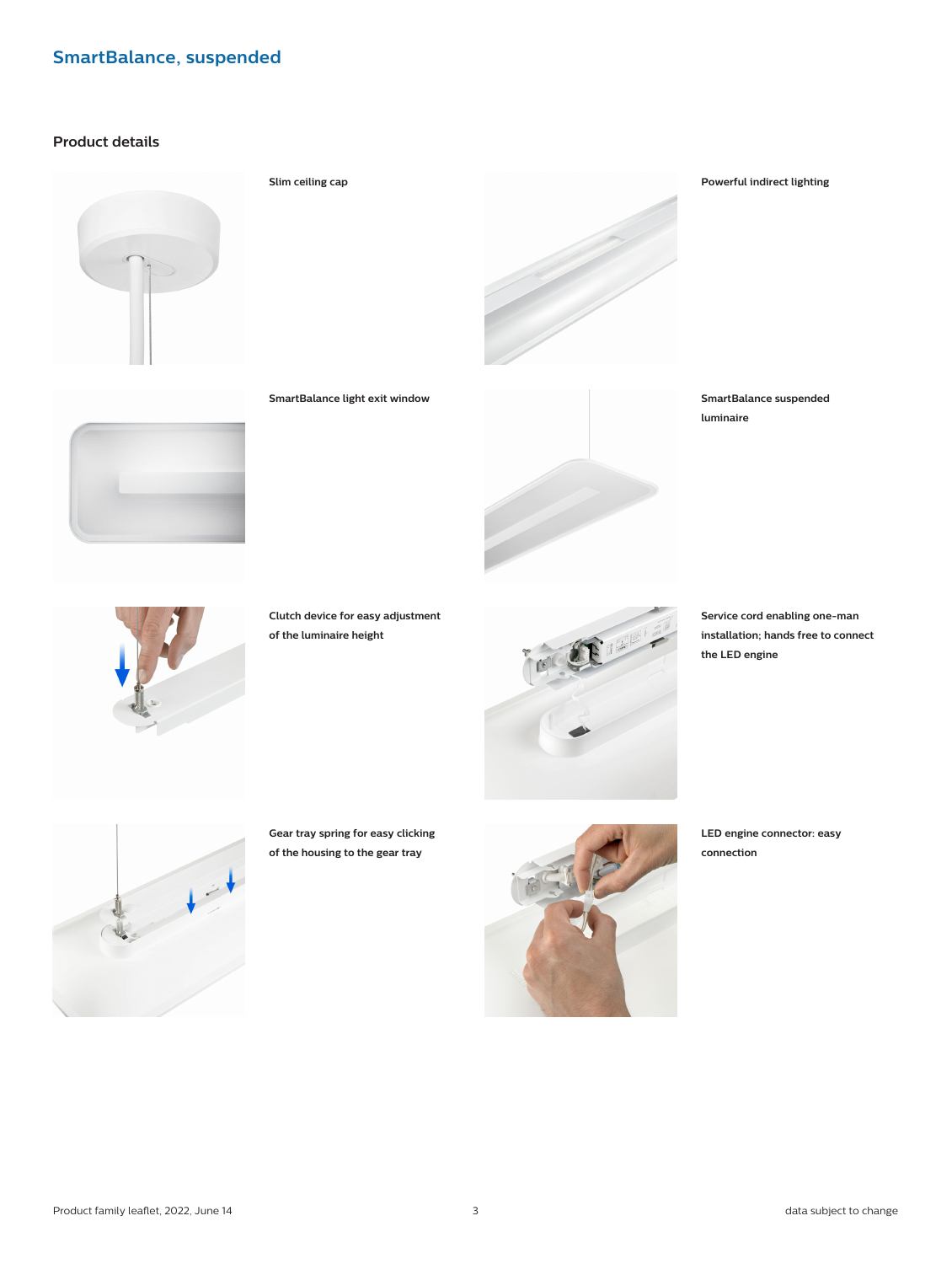# **Product details**



**Gear tray spring: easy to click the gear tray onto the housing**

# **Accessories**



Coupling piece (kit)

Ordercode 27246500



Coupling piece (kit)

Ordercode 27247200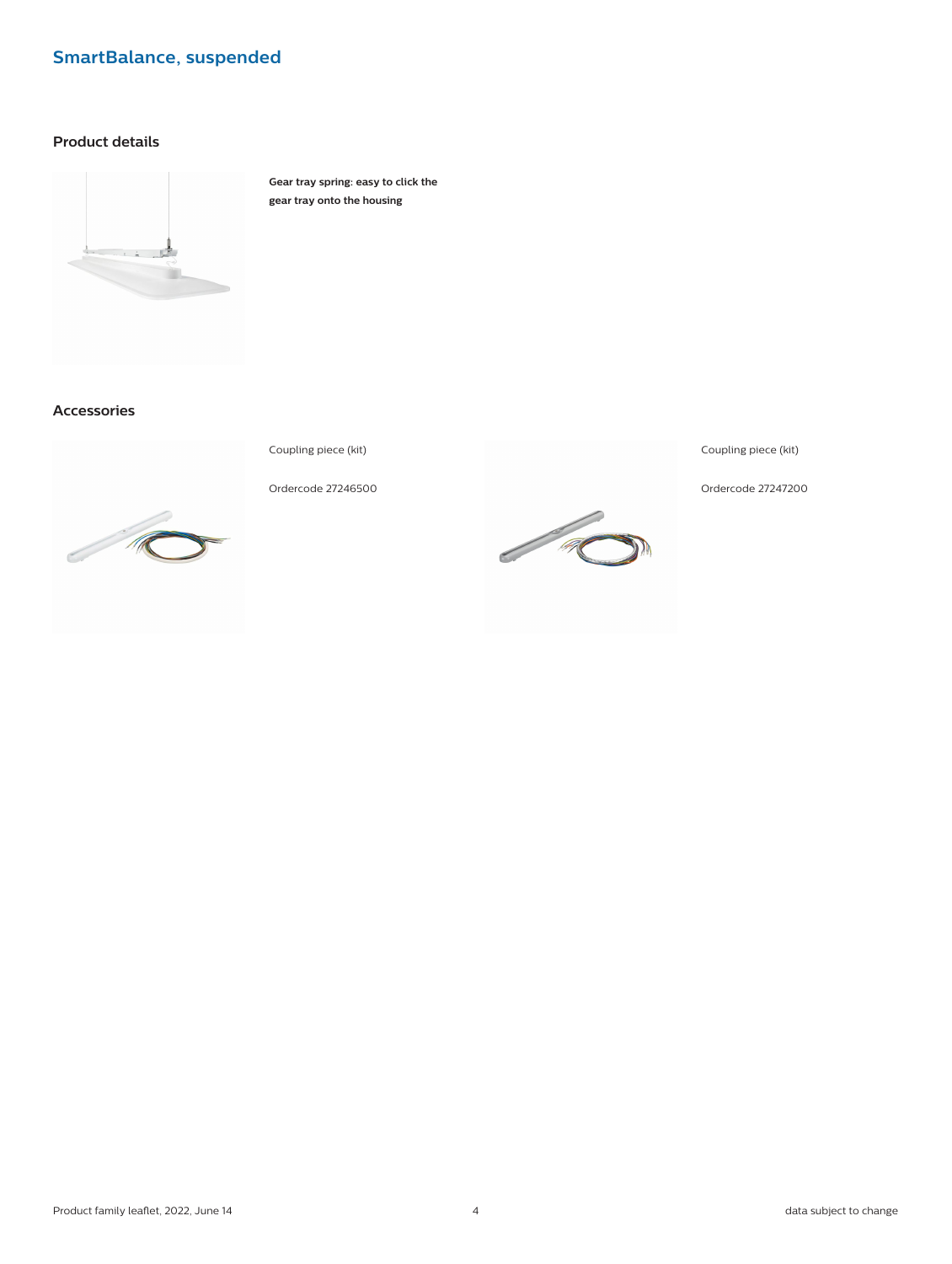| <b>Application Conditions</b>              |                          |
|--------------------------------------------|--------------------------|
| Ambient temperature range                  | +10 to +40 °C            |
| <b>Maximum dimming level</b>               | 1%                       |
| Suitable for random switching              | <b>No</b>                |
|                                            |                          |
| <b>Approval and Application</b>            |                          |
| Mech. impact protection code               | IK <sub>O</sub> 2        |
| Ingress protection code                    | <b>IP20</b>              |
|                                            |                          |
| <b>Controls and Dimming</b>                |                          |
| <b>Dimmable</b>                            | Yes                      |
|                                            |                          |
| <b>Operating and Electrical</b>            |                          |
| <b>Input Voltage</b>                       | 220-240 V                |
|                                            |                          |
| <b>General Information</b>                 |                          |
| Beam angle of light source                 | $\overline{\phantom{a}}$ |
| <b>CE mark</b>                             | CE mark                  |
| <b>Protection class IEC</b>                | Safety class I (I)       |
| <b>Driver included</b>                     | Yes                      |
| <b>ENEC mark</b>                           | <b>ENEC</b> mark         |
| <b>Flammability mark</b>                   | F                        |
| <b>Glow-wire test</b>                      | 650/5                    |
| Light source replaceable                   | <b>No</b>                |
| Number of gear units                       | 1 unit                   |
| Optic type                                 | <b>No</b>                |
|                                            |                          |
| <b>Initial Performance (IEC Compliant)</b> |                          |
| Initial chromaticity                       | (0.38, 0.38) SDCM        |
|                                            | $3$                      |
| Init. Colour rendering index               | >90                      |
| <b>Luminous flux tolerance</b>             | $+/-10%$                 |
|                                            |                          |
| <b>Light Technical</b>                     |                          |
| <b>Flickering</b>                          | 1                        |
| <b>Stroboscopic effect</b>                 | 0.4                      |
|                                            |                          |
| <b>Mechanical and Housing</b>              |                          |
| Colour                                     | White                    |

| Order Code | <b>Full Product Name</b>             | Driver failure rate at 5,000 hours |
|------------|--------------------------------------|------------------------------------|
| 96488700   | SP480P LED35S/930 PSD ACC-MLO SM2 WH | 0.01%                              |
| 96489400   | SP480P LED35S/930 PSD ACC-MLO SM1 WH | 0.01%                              |
| 96490000   | SP482P LED40S/940 PSD ACC-MLO SM2 WH | 0.01%                              |
| 96630000   | SP482P LED40S/930 PSD ACC-MLO SM2    |                                    |
| 96694200   | SP482P LED50S/940 PSD ACC-MLO SM2    | -                                  |
| 96695900   | SP482P LED50S/930 PSD ACC-MLO SM2 WH |                                    |

# **General Information (1/2)**

|          |                                |                          | Optical    |   | Glare-           |
|----------|--------------------------------|--------------------------|------------|---|------------------|
|          |                                | Cap                      | cover/lens |   | shielding        |
|          | Order Code Full Product Name   | base                     | type       |   | Gear accessories |
| 96488700 | SP480P LED35S/930 PSD          | $\overline{\phantom{a}}$ | ACC-MLO    | ٠ | N <sub>o</sub>   |
|          | ACC-MLO SM2 WH                 |                          |            |   |                  |
| 96489400 | SP480P LED35S/930 PSD          | $\overline{\phantom{0}}$ | ACC-MLO    | ٠ | N <sub>o</sub>   |
|          | ACC-MLO SM1 WH                 |                          |            |   |                  |
|          | 96490000 SP482P LED40S/940 PSD |                          | ACC-MLO    | ٠ | N <sub>o</sub>   |
|          | ACC-MLO SM2 WH                 |                          |            |   |                  |

|                                | Cap  | Optical<br>cover/lens | Glare-<br>shielding |
|--------------------------------|------|-----------------------|---------------------|
| Order Code Full Product Name   | base | type                  | Gear accessories    |
| 96630000 SP482P LED40S/930 PSD |      |                       |                     |
| ACC-MLO SM2                    |      |                       |                     |
| 96694200 SP482P LED50S/940 PSD |      |                       |                     |
| ACC-MLO SM2                    |      |                       |                     |
| 96695900 SP482P LED50S/930 PSD |      |                       |                     |
| ACC-MLO SM2 WH                 |      |                       |                     |

## **General Information (2/2)**